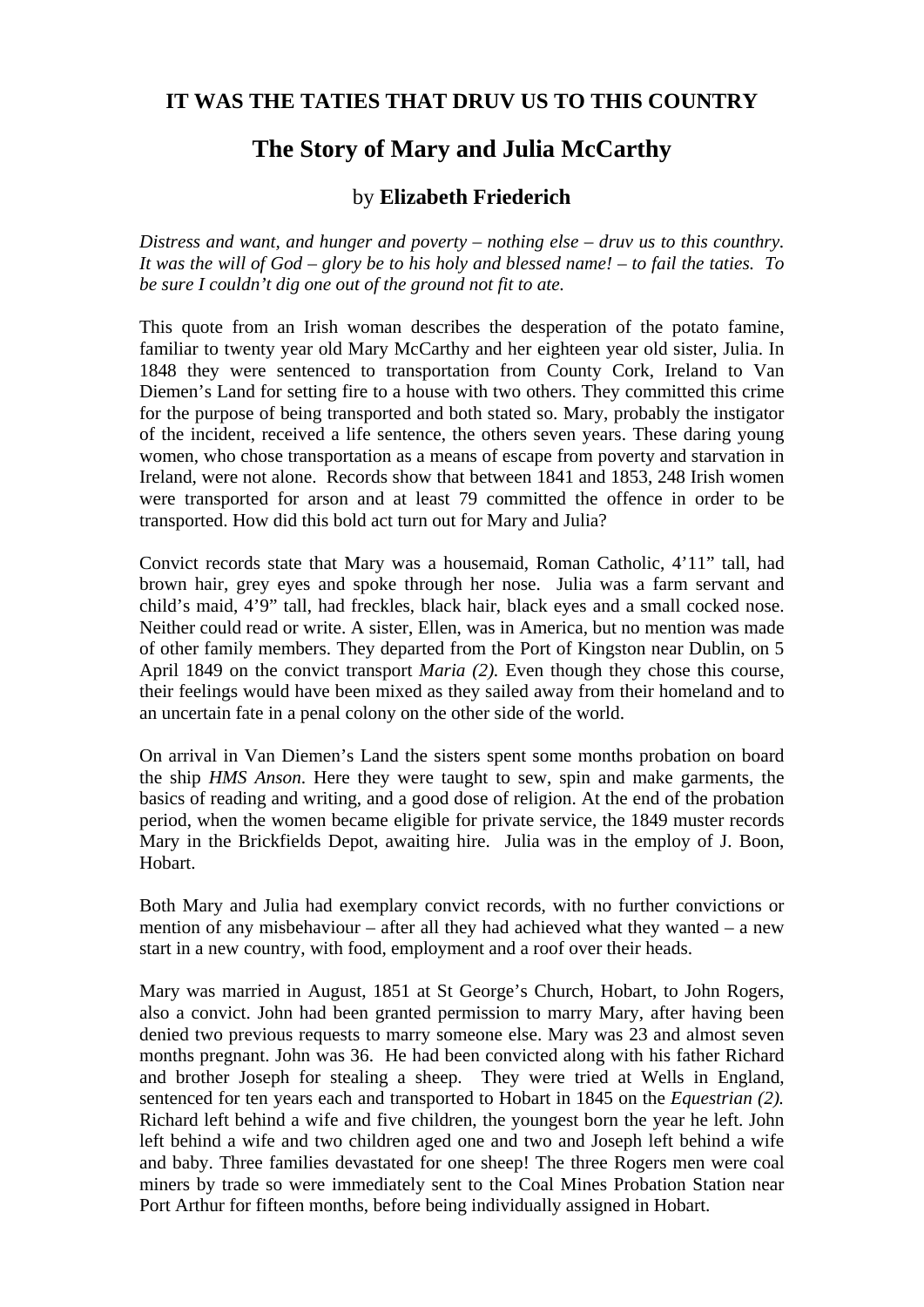Because Mary was pregnant and still in servitude, she entered the Cascades Female Factory for the birth of her baby. This was the one and only time that we know of her being behind those intimidating walls. Her daughter, Mary Ann, was born on 19 October, 1851. The informant was the Superintendant of the Female Factory. Another daughter, Catherine, was born in 1853 and a son, Thomas in 1855. Mary registered Catherine's birth and John was the informant for Thomas' birth. John's first daughter and son born in Van Diemen's Land bore the same names as the daughter and son he'd left behind in England.

John and Mary lived a mostly law abiding life. John became a milkman and their home, with stable and garden, was in Cascade Road, Hobart. In January 1855 John was fined five pounds for furiously driving a horse in Macquarie Street on Christmas Day. One year later he was fined two pounds for the same offence on 8 December. Constable McGuire informed the bench that John Rogers was *the terror of Hobart Town and was constantly driving in a furious manner about the streets.* 

Mary and John's married life had its ups and downs and a major family tragedy. On 8 July 1856, their three year old daughter, Catherine was burnt to death in an accident in their home. The detailed statements of witnesses at the inquest into her death give us more insight into the lives and personalities of John and Mary, than any other documentation. Neighbours described them as being *very noisy in their way of talking, shouting and bawling to one another*. They went down the town twice a day selling milk, leaving the children with a servant woman. On the day of the tragedy, the servant was not there and John and Mary had had a row, with much yelling and Mary throwing stones at the windows. She left the house to collect some milk tins and later John went to the end of the road to check on a delivery of grain. The two younger children were left in the care of five year old Mary Ann. She left Catherine alone, to take the baby down the street to her father. Shortly after, Catherine ran out of the house with her hair and clothes ablaze. Many neighbours appeared, rolled her in the dirt, stripped her and put oil on her. One fetched the father. John ran into the yard and on seeing the child said, "*Oh Bobby," (the name he always called her) "my dear child". The child said "Daddy" as best she could.* Both parents were greatly distressed, with the father *so much affected by fright as to be unable to do anything,*  and when Mary returned some 15 minutes later she was *fitting and crying and fainting away.* Two doctors arrived after half an hour, but the child was not expected to survive and died a couple of hours later.

Newspaper articles give more information about Mary's character, reporting her defending herself two months later in a violent assault by her brother-in-law Joseph Rogers. Mary prosecuted him in the courts and won. Joseph defended his behaviour by telling the court *a long "rigmarole" about the complainant's misunderstandings with her husband, and the provocation she gave him by spitting in his face.* Mary was reported in one of the articles about the case as being *an interesting young woman*.

Having received their pardons, Mary and John made the very good decision to move to New South Wales, leaving behind the harsh Van Diemen's Land convict system with its social dysfunctionality. John auctioned his milk business of four cows, milk cans, dishes and sundries, in November 1858, and they left for Southern New South Wales. Their son, John was born at Cathcart in 1863. In 1864 John senior is recorded as a digger, and in 1867 as a butcher, at the Nelbothery gold fields which were between Bombala and Delegate, NSW. Two more children were born at Nelbothery –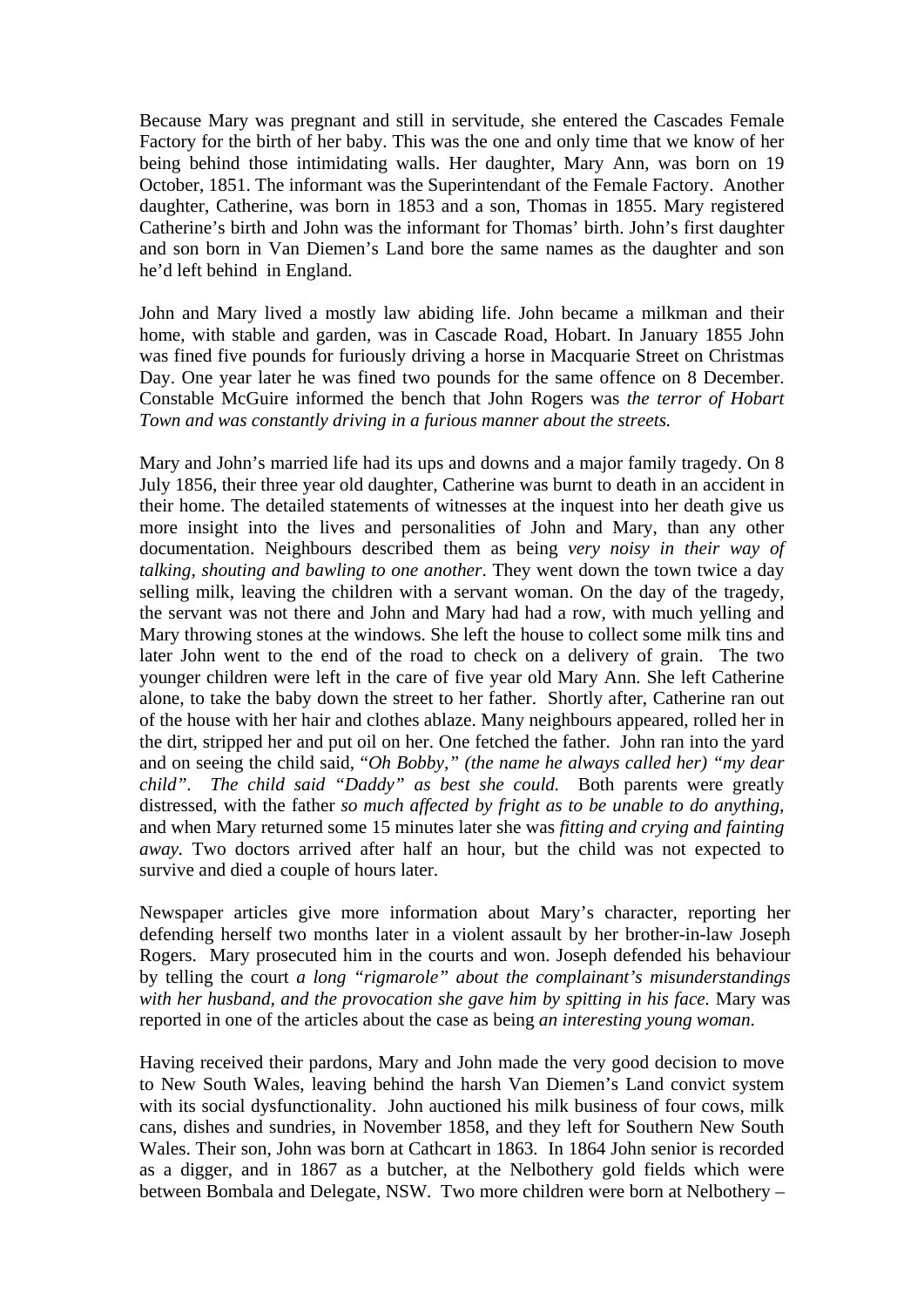Henry in 1865 and another Catherine in 1867. The Rogers family eventually settled in Bombala where John owned a butcher shop. Mary died in Bombala in 1878 aged 46, of congestion of the liver. John died seven years later aged 70. John's obituary in the Bega Gazette in 1885 indicates that they had been respectable members of the community. They had been able to move past their convict history, which remained hidden from their many descendants for generations.

Mary's sister, Julia also married a convict, William Oliver. It is likely they met working for the same master, James Boon of Liverpool Street, Hobart. They were married in March 1853 at St George's Church in Hobart, where Julia's sister, Mary was married nineteen months earlier. William had been sentenced at Chelmsford in Essex, at the age of eighteen. He received ten years transportation for stealing five caps, even though he was, at worst, only an accessory to the crime. He arrived in Hobart on the *Equestrian (1)* in May1844. He had a number of additional offences shortly after his arrival, such as absconding, robbery and being absent for a week. He was sentenced to a further 24 years imprisonment and spent over five years at Port Arthur. Even there his offences included disorderly conduct, insolence, having a pipe and tobacco, idleness and neglect of duty, resulting in time in hard labour, in chains and in solitary confinement. However, William eventually emerged from Port Arthur in 1850, married Julia in March 1853, and settled down. He obtained his conditional pardon in 1855, two years after his marriage and two years after Julia had received hers. They remained in Tasmania where the convict stigma appears to have been much more difficult to overcome.

Julia and William's son James (possibly their only child) was born at Constitution Hill in 1863, some four or five years after Julia's sister Mary had left for a better life on the mainland. William was a sheep farmer at Green Ponds and later at Bashan Plains. In 1873 Julia died in childbirth at the remote Bashan Rivulet at the age of 43 and was buried at Bothwell. This was a year before the death of her sister in Bombala.

In 1880, William was convicted of sheep stealing and received six years imprisonment. His new wife Sarah and seventeen year old son James were sentenced to two years for the same offence. The *Launceston Examiner* reported that the case *elicited a great deal of interest as the Oliver family had been carrying on wholesale sheep stealing for a long time.* 

Transportation certainly did give Mary and Julia a new start away from the desperation of their homeland, avoiding poverty and possibly starvation. They made a daring decision when faced with adversity and both had the sense and personal strength to stay out of trouble in the convict system, when many others floundered. They probably both had a significant influence on their husbands also staying out of trouble. When those young sisters ignited the fire that changed the direction of their lives, they would have had hopes and expectations. Whether these were fulfilled by their roles as wives and mothers in a new land, we can only speculate.

Mary was a feisty lady, with a loud voice and stone throwing temper, but perhaps this feistiness helped her to stick up for herself in the violent male dominated environment of colonial Van Diemen's Land, and the brutal system she found herself in. She was able to survive, marry, raise a family and leave many descendants. She was my greatgreat-grandmother.

Elizabeth Friederich